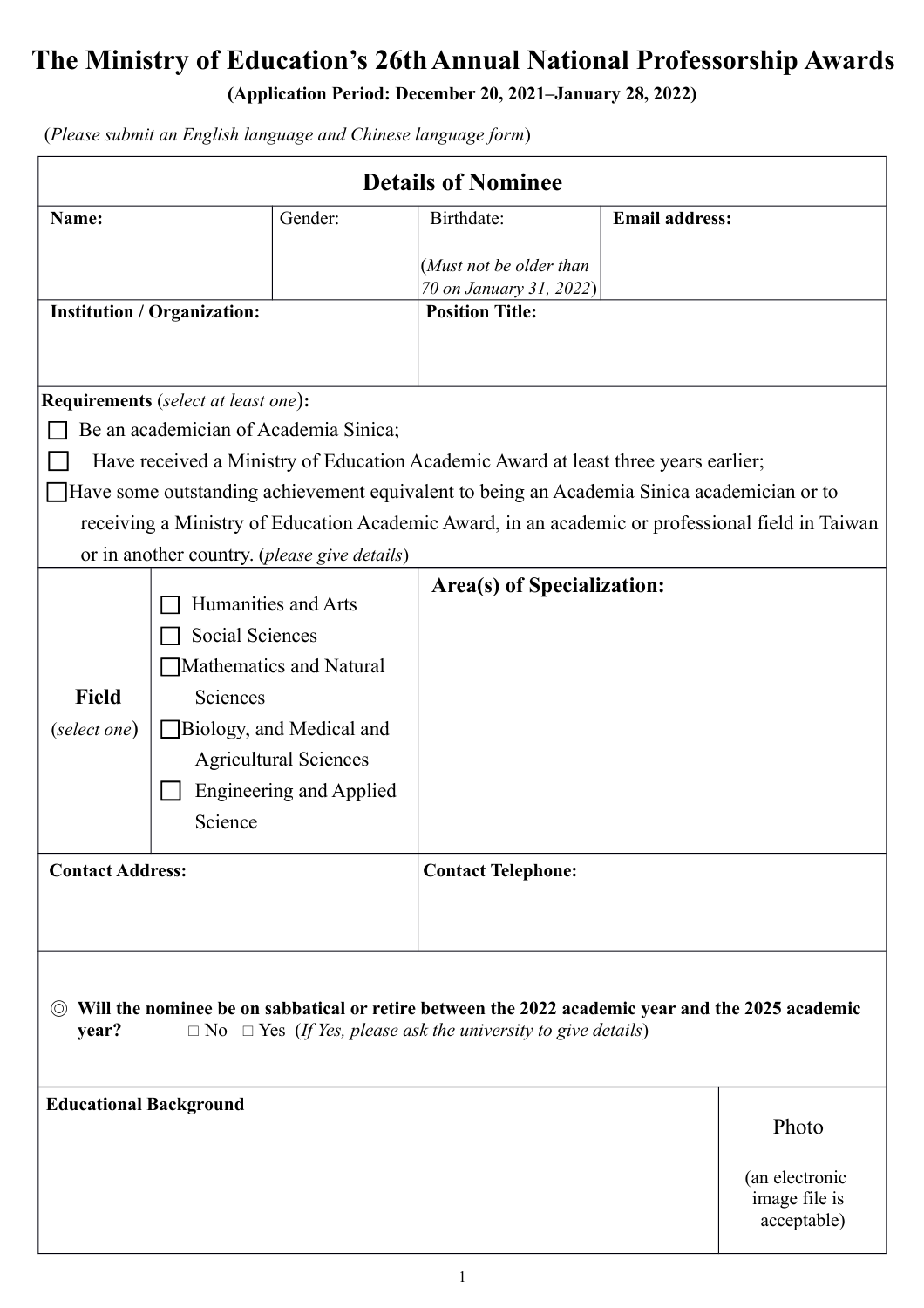| <b>Professional Employment History</b>                                                             |                       |                              |                              |  |  |  |  |  |  |
|----------------------------------------------------------------------------------------------------|-----------------------|------------------------------|------------------------------|--|--|--|--|--|--|
| <b>Institution / Organization</b>                                                                  | <b>Position Title</b> | Full-<br>time /<br>Part-time | <b>Dates</b><br>(month/year) |  |  |  |  |  |  |
|                                                                                                    |                       |                              |                              |  |  |  |  |  |  |
|                                                                                                    |                       |                              |                              |  |  |  |  |  |  |
|                                                                                                    |                       |                              |                              |  |  |  |  |  |  |
| 1. Performance Teaching and Leading a Research Group,<br>and                                       |                       |                              |                              |  |  |  |  |  |  |
| <b>Outstanding Related Achievements</b>                                                            |                       |                              |                              |  |  |  |  |  |  |
|                                                                                                    |                       |                              |                              |  |  |  |  |  |  |
|                                                                                                    |                       |                              |                              |  |  |  |  |  |  |
|                                                                                                    |                       |                              |                              |  |  |  |  |  |  |
|                                                                                                    |                       |                              |                              |  |  |  |  |  |  |
|                                                                                                    |                       |                              |                              |  |  |  |  |  |  |
|                                                                                                    |                       |                              |                              |  |  |  |  |  |  |
| 2. Nominee's Research Approach & Methodology,<br>and<br><b>Important Academic Research Results</b> |                       |                              |                              |  |  |  |  |  |  |
|                                                                                                    |                       |                              |                              |  |  |  |  |  |  |
|                                                                                                    |                       |                              |                              |  |  |  |  |  |  |
|                                                                                                    |                       |                              |                              |  |  |  |  |  |  |
|                                                                                                    |                       |                              |                              |  |  |  |  |  |  |
|                                                                                                    |                       |                              |                              |  |  |  |  |  |  |
|                                                                                                    |                       |                              |                              |  |  |  |  |  |  |
|                                                                                                    |                       |                              |                              |  |  |  |  |  |  |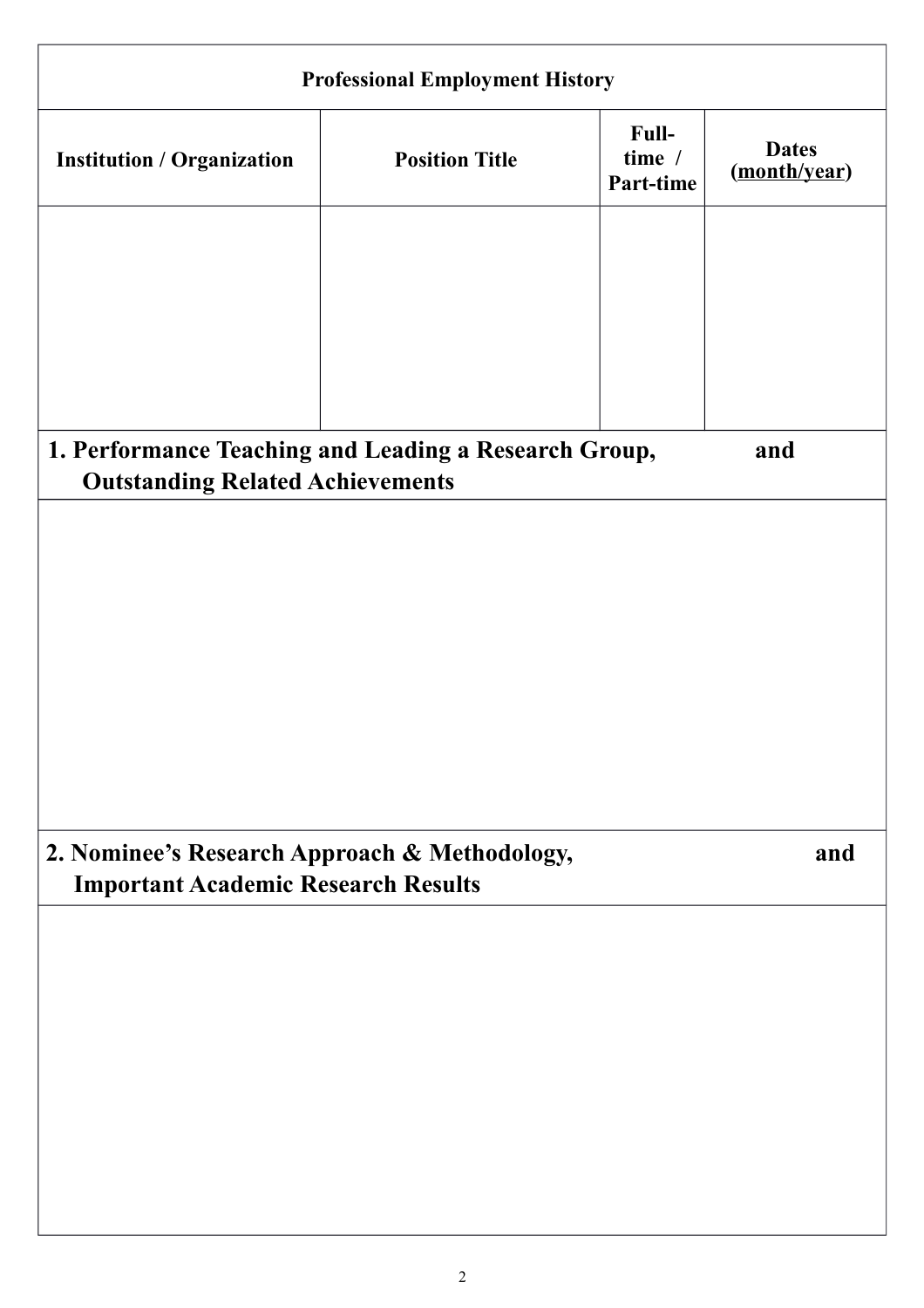## **3. Social Contribution of Nominee's Academic Research**

#### **Academic Awards**

### **Representative Publications**

※Please list up to 5 representative publications and attach a copy of each

- ※ If the nominee applied earlier but was not selected, please indicate any newly added publications since the last time they applied and provide a separate table of the publications listed for this application and for the last time they applied, and outline the differences between them.
- ※ If the nominee has previously received an academic award or held a national chair professorship, please indicate which publications were completed since the most previous such award or professorship and outline how these publications differ from the nominee's earlier publications.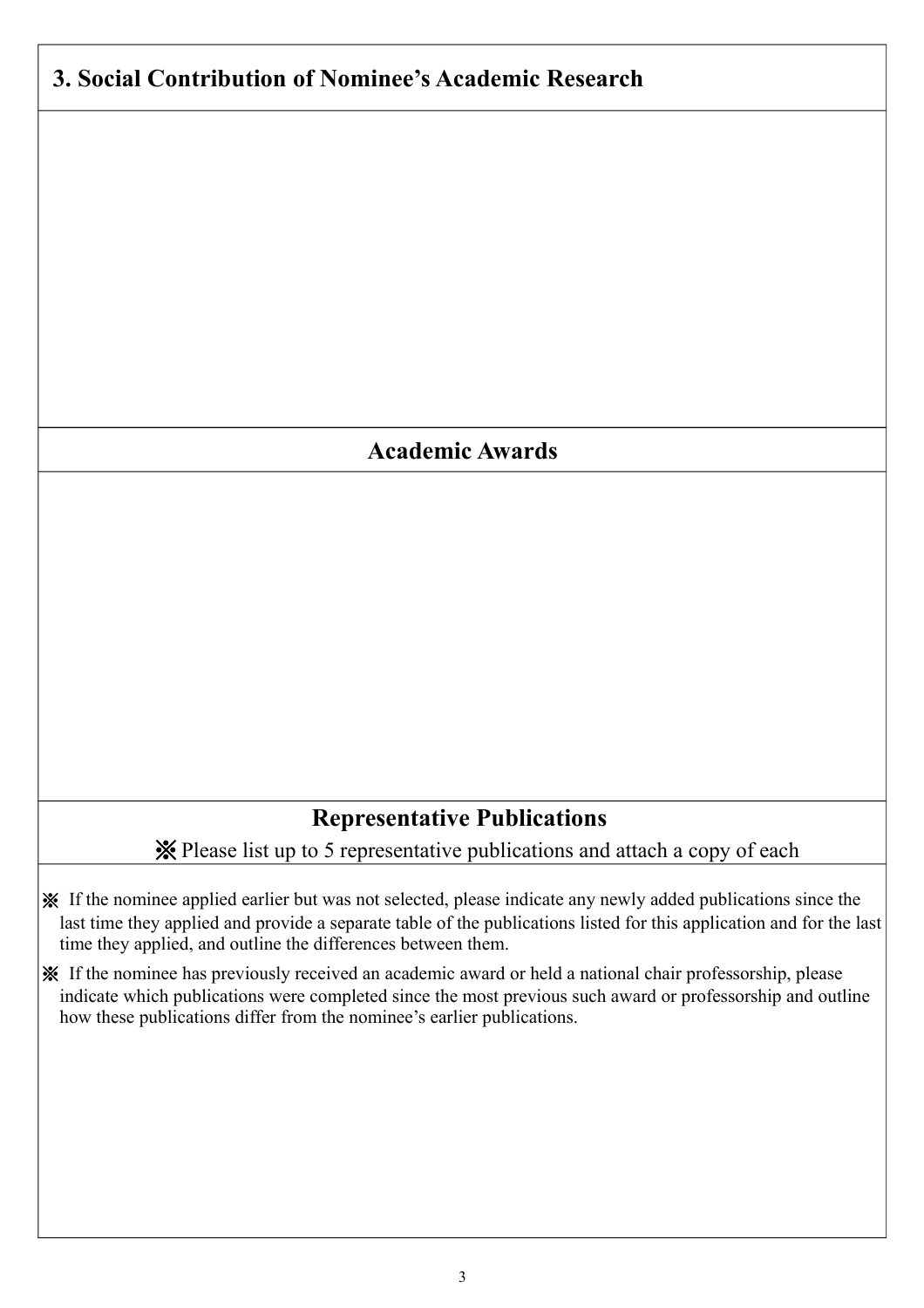## **List of Other Publications - for Reference**

※There is no need to attach a copy of the publications listed below

## **4. Proposed National Professorship**

## **Key Focus of Planned Courses**

※ Please explain how the planned courses would play a leading role in shaping the direction of academic thought and present an exemplary role model for the academic community, in particular courses of an innovative nature or that investigate advanced cutting-edge knowledge.

### **Planned Elective Courses that Students from Other Universities can Take, Distance Education Courses, and Lecture Tour(s) Around the Country**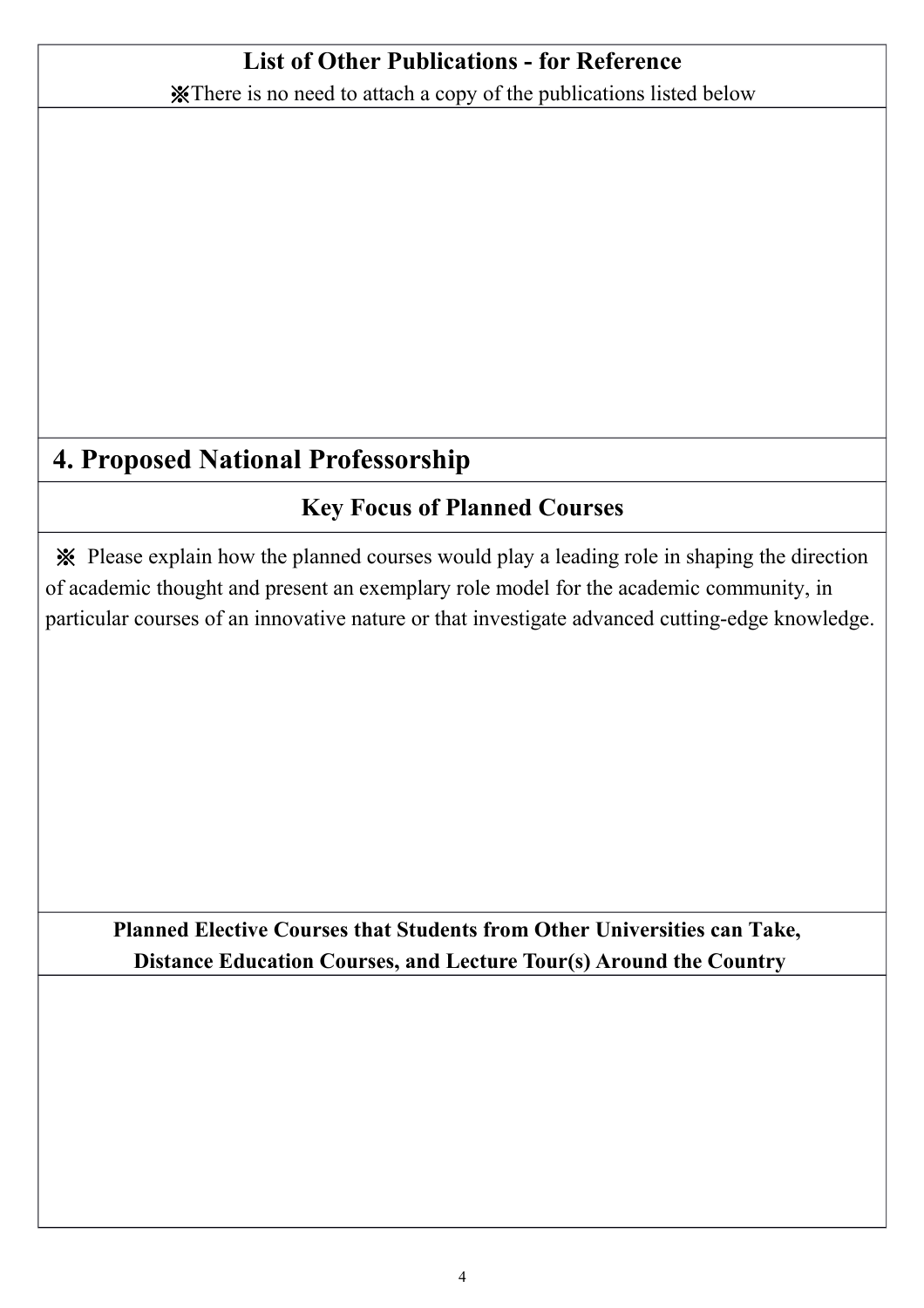